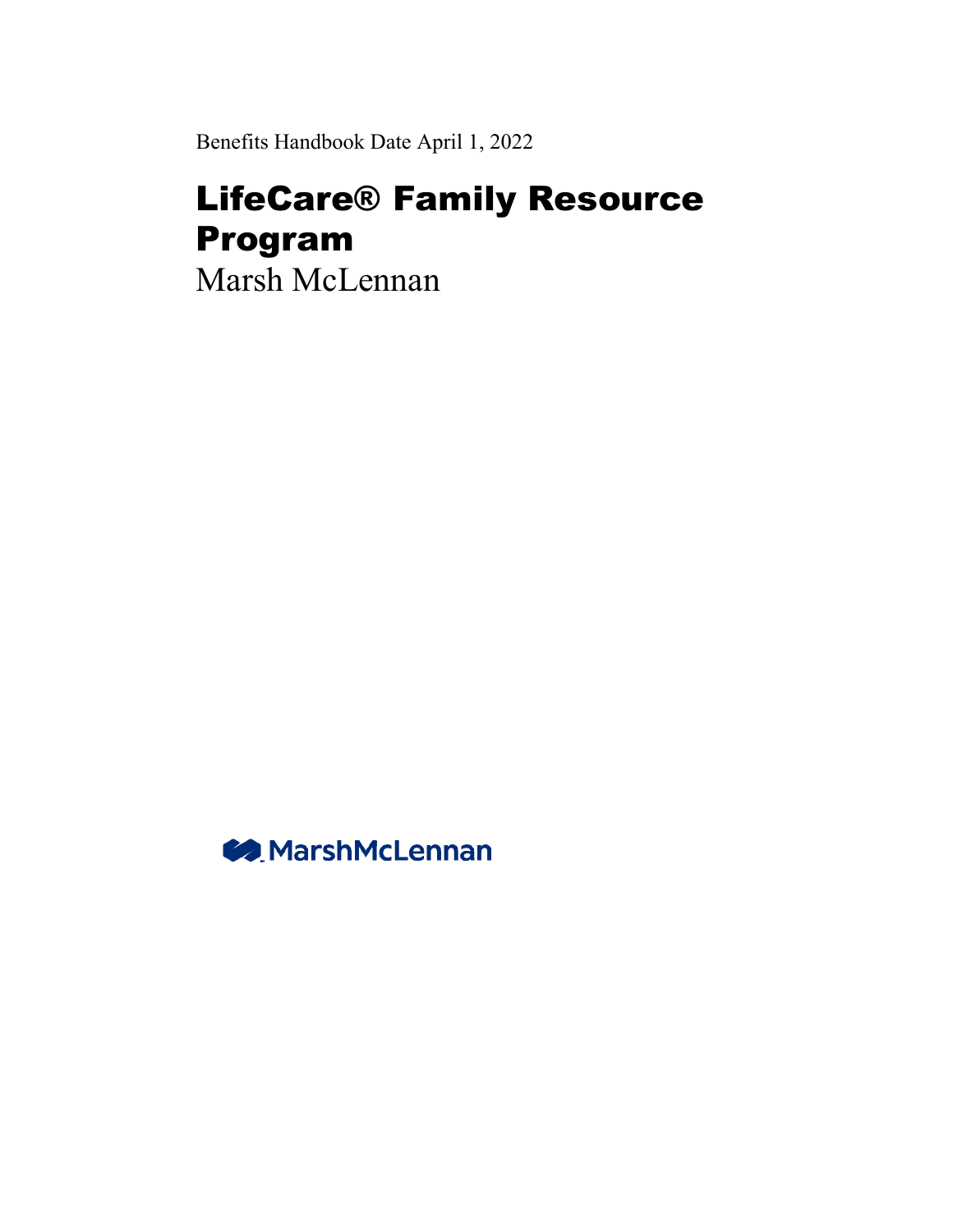## LifeCare® Family Resource Program

*The Company recognizes the challenges you may encounter in trying to balance work and family responsibilities. The Family Resource Program, offered 24/7/365 via telephone and online through LifeCare®, offers employees and their family members expert advice, personal consultations and qualified referrals to local or nationwide resources to help you better manage personal life needs such as: child care and parenting, adult care and aging, education, adoption and prenatal care, health and wellness, relocation and everyday responsibilities (pets, home, auto, etc.).*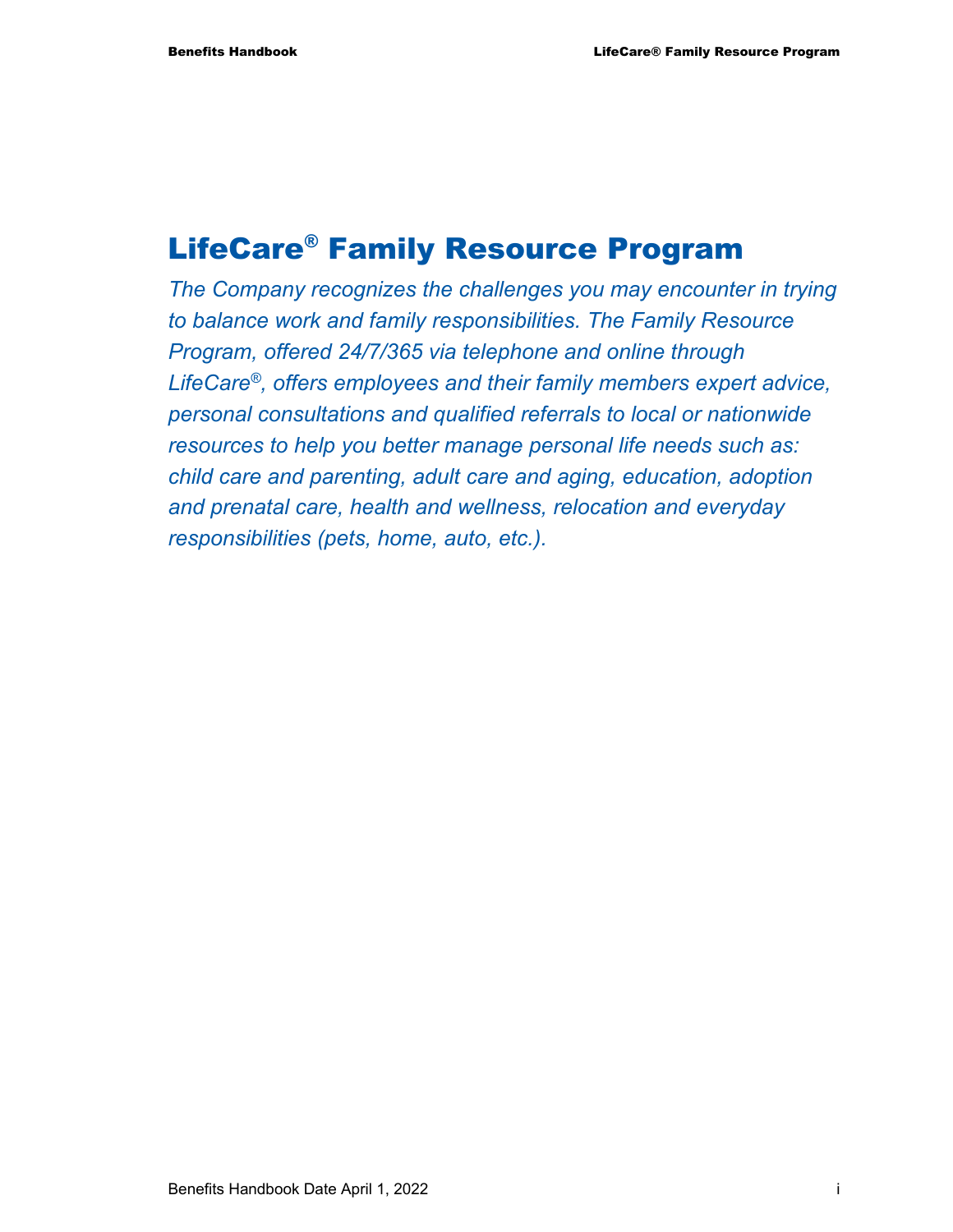## The Program at a Glance

The Family Resource Program can help you balance work and personal responsibilities by referring you to licensed providers in your area and nationwide—and providing information and resources to help you make informed decisions. The chart below contains some important program features. For more information, see "How the Program Works" on page 4.

| <b>Program</b><br><b>Feature</b>                            | <b>Highlights</b>                                                                                                                                                                                                                                                                                                                                                                                                                                                                                                                                                                                                                                                                                                                                                                                                                                                                                                                                                                      |  |  |  |  |
|-------------------------------------------------------------|----------------------------------------------------------------------------------------------------------------------------------------------------------------------------------------------------------------------------------------------------------------------------------------------------------------------------------------------------------------------------------------------------------------------------------------------------------------------------------------------------------------------------------------------------------------------------------------------------------------------------------------------------------------------------------------------------------------------------------------------------------------------------------------------------------------------------------------------------------------------------------------------------------------------------------------------------------------------------------------|--|--|--|--|
| <b>How the Program</b><br><b>Works</b>                      | The Family Resource Program is accessible 24/7/365 via telephone and<br>L.<br>online to help with virtually any life need.<br>The program offers access to Bachelor's and Master's level specialists<br>Ľ,<br>with education and training in one specialty area (e.g. child care, adult<br>care, etc.) who provide expert guidance, pre-screened referrals and<br>information to helpful providers and resources nationwide. Specialists<br>will help you evaluate your situation, research and explain available<br>options in your community or nationwide, and send relevant materials<br>and referrals for providers who meet your needs and criteria. You can<br>also log on to the LifeCare website to access helpful content and tools<br>such as provider locators, webinars, articles, videos and LifeMart, an<br>employee discount center featuring brand-name discounts to save you<br>money on everyday needs.<br>See "How the Program Works" on page 4 for details.<br>u, |  |  |  |  |
| <b>Employee</b><br><b>Eligibility</b>                       | You are eligible to participate in this program if you meet the eligibility<br>ш<br>requirements described below.<br>See "Participating in the Program" on page 2 for details.<br>ш                                                                                                                                                                                                                                                                                                                                                                                                                                                                                                                                                                                                                                                                                                                                                                                                    |  |  |  |  |
| <b>Family and</b><br>Household<br><b>Member Eligibility</b> | Your family and household members can use the Family Resource<br>ш<br>Program if they meet the eligibility requirements described below.<br>See "Participating in the Program" on page 2 for details.<br>U,                                                                                                                                                                                                                                                                                                                                                                                                                                                                                                                                                                                                                                                                                                                                                                            |  |  |  |  |
| <b>Enrollment</b>                                           | Coverage is automatic. There is no need to enroll.<br>ш                                                                                                                                                                                                                                                                                                                                                                                                                                                                                                                                                                                                                                                                                                                                                                                                                                                                                                                                |  |  |  |  |
| Cost                                                        | There is no cost to you for using the Family Resource Program. If the<br>L,<br>program provides you with referrals to providers or services, you are<br>responsible for paying for any providers/services you choose to use.                                                                                                                                                                                                                                                                                                                                                                                                                                                                                                                                                                                                                                                                                                                                                           |  |  |  |  |
| <b>Contact</b><br><b>Information</b>                        | For more information, contact:<br>LifeCare <sup>®</sup> , 24 hours a day, 7 days a week, 365 days a year<br>Phone: +1 877 399 8235<br>Website: http://member.lifecare.com<br>First time user: registration code is MMC and member ID is Employee ID.<br>Marsh McLennan does not administer this program. LifeCare®'s decisions<br>are final and binding.                                                                                                                                                                                                                                                                                                                                                                                                                                                                                                                                                                                                                               |  |  |  |  |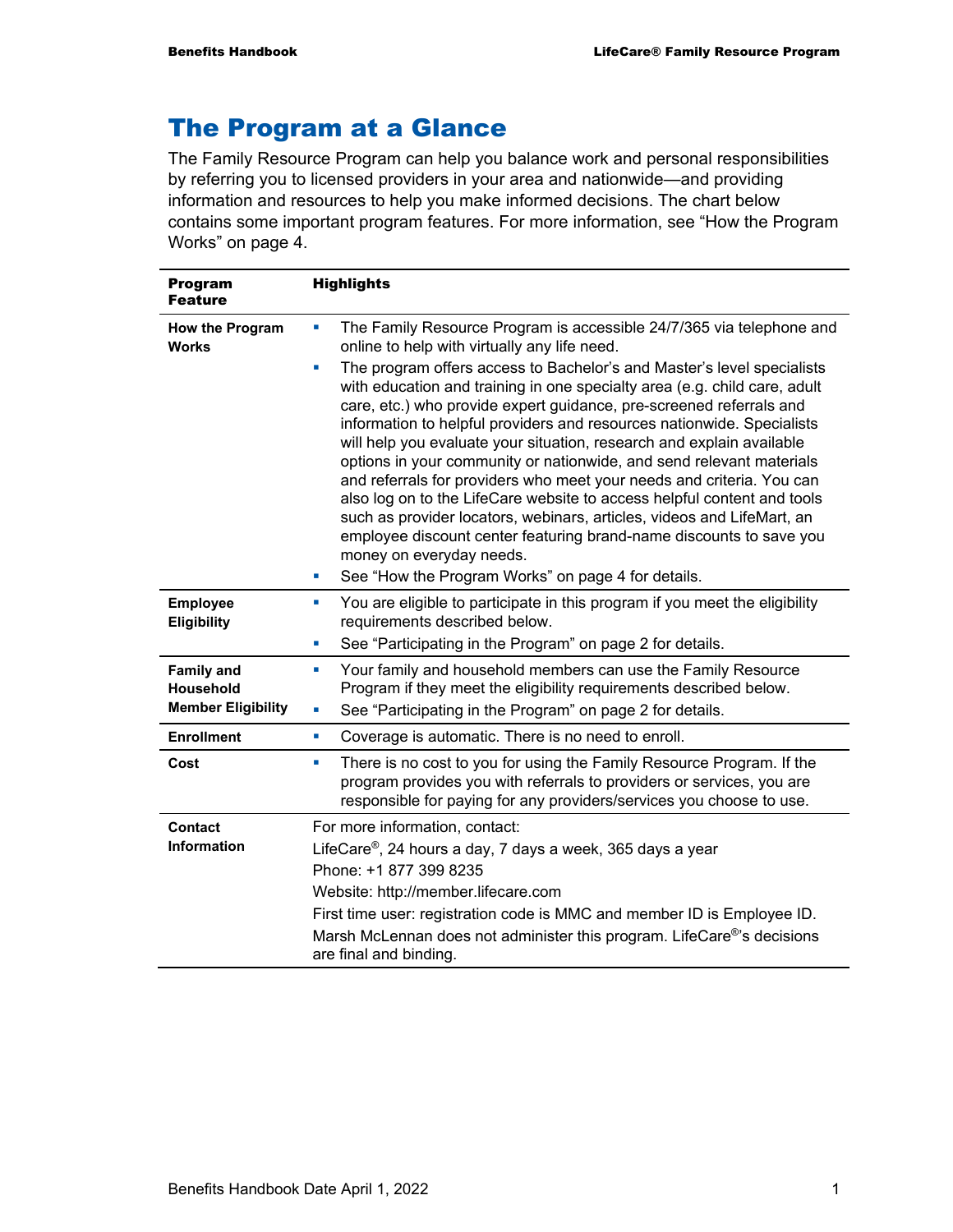## Participating in the Program

The following section provides information on how you start participating in the program.

If you are an employee of Marsh & McLennan Companies or any subsidiary or affiliate of and you meet the requirements set forth below, you become eligible on your eligibility date.

Your eligible family and household members are also covered under this program.

#### Eligible Employees

To be eligible for the benefits described in this Benefits Handbook you must meet the eligibility criteria listed below.

#### *Marsh & McLennan Companies Employees*

You are eligible if you are an employee classified on payroll as a US regular employee of Marsh & McLennan Companies or any subsidiary or affiliate of Marsh & McLennan Companies.

Individuals who are classified on payroll as temporary employees, who are compensated as independent contractors or who are employed by any entity in Bermuda, Barbados or Cayman Islands are not eligible to participate.

## *MMA Employees*

You are eligible if you are an employee classified on payroll as a US regular employee of Marsh & McLennan Agency LLC (MMA).

Individuals who are classified on payroll as temporary employees or who are compensated as independent contractors are not eligible to participate.

## *Your Eligibility Date*

There is no waiting period if you are ACTIVELY-AT-WORK. Your eligibility date is the first day you are Actively-At-Work on or after your date of hire.

## Family Member and Household Member Eligibility

Your family and household members can use the Family Resource Program. A family and household member is your:

- **domestic partner**
- child for whom you are the legal guardian
- child of a domestic partner
- **Example 2** legally adopted child

"You," "Your," and "Employee"

As used throughout this plan summary, "employee", "you" and "your" always mean:

- For Marsh & **McLennan Companies** participants: a US regular employee of Marsh & McLennan Companies or any subsidiary or affiliate of Marsh & **McLennan** Companies (other than MMA).
- For MMA participants: a US regular employee of MMA.

In addition, references in this section to Marsh & McLennan Companies mean Marsh McLennan.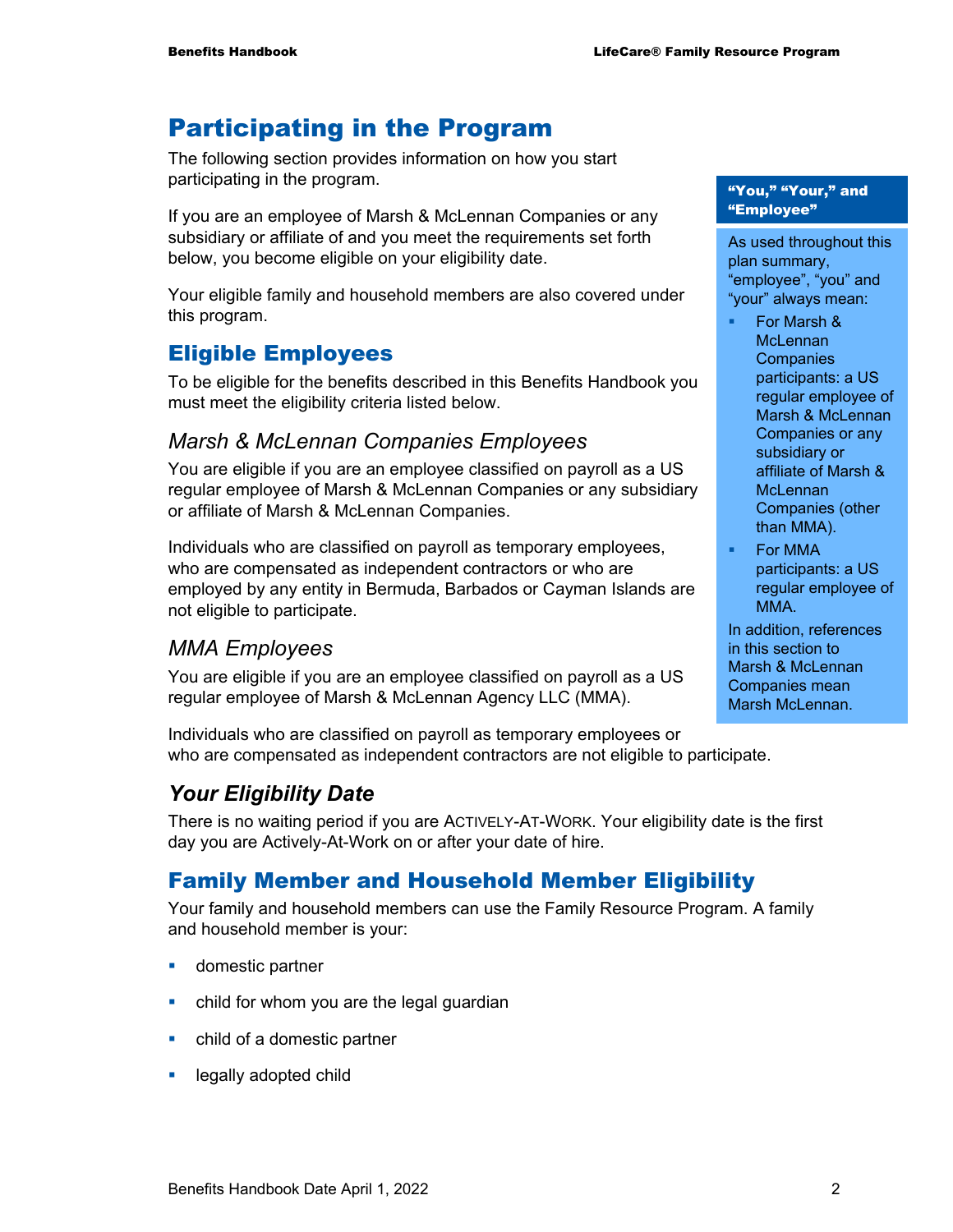- **•** biological child
- **spouse**
- **stepchild**
- **any individual who currently resides with you.**
- any adult for whom you assume primary caregiving responsibilities (spouse, parent, grandparent).

For your child to be covered, your child must be:

- **dependent on you for maintenance and support,**
- **unmarried, and**
- under 19 years of age, *or*
- under 25 years of age if a full-time student in a college or other accredited institution (generally those with 12 or more accredited hours of course work per semester, or full-time as determined by the school) and not employed on a full-time basis.

The Company has the right to require documentation to verify the relationship (such as a copy of the court order appointing legal guardianship). Company medical coverage does not cover foster children or other children living with you, including your grandchildren, unless you are their legal guardian with full financial responsibility—that is, you or your spouse claims them as a dependent on your annual tax return.

#### When Coverage Starts and Ends

You are covered under this program on the later of your first day of employment or eligibility.

Coverage ends when the first of the following occurs:

- the date you no longer meet the eligibility requirements
- $\blacksquare$  the date you terminate employment
- $\blacksquare$  the date of your death
- $\blacksquare$  the date the program is terminated.

#### Cost

There is no cost to you for using the Family Resource Program. If the program provides referrals to providers or services, you are responsible for paying for any providers/services you choose to use.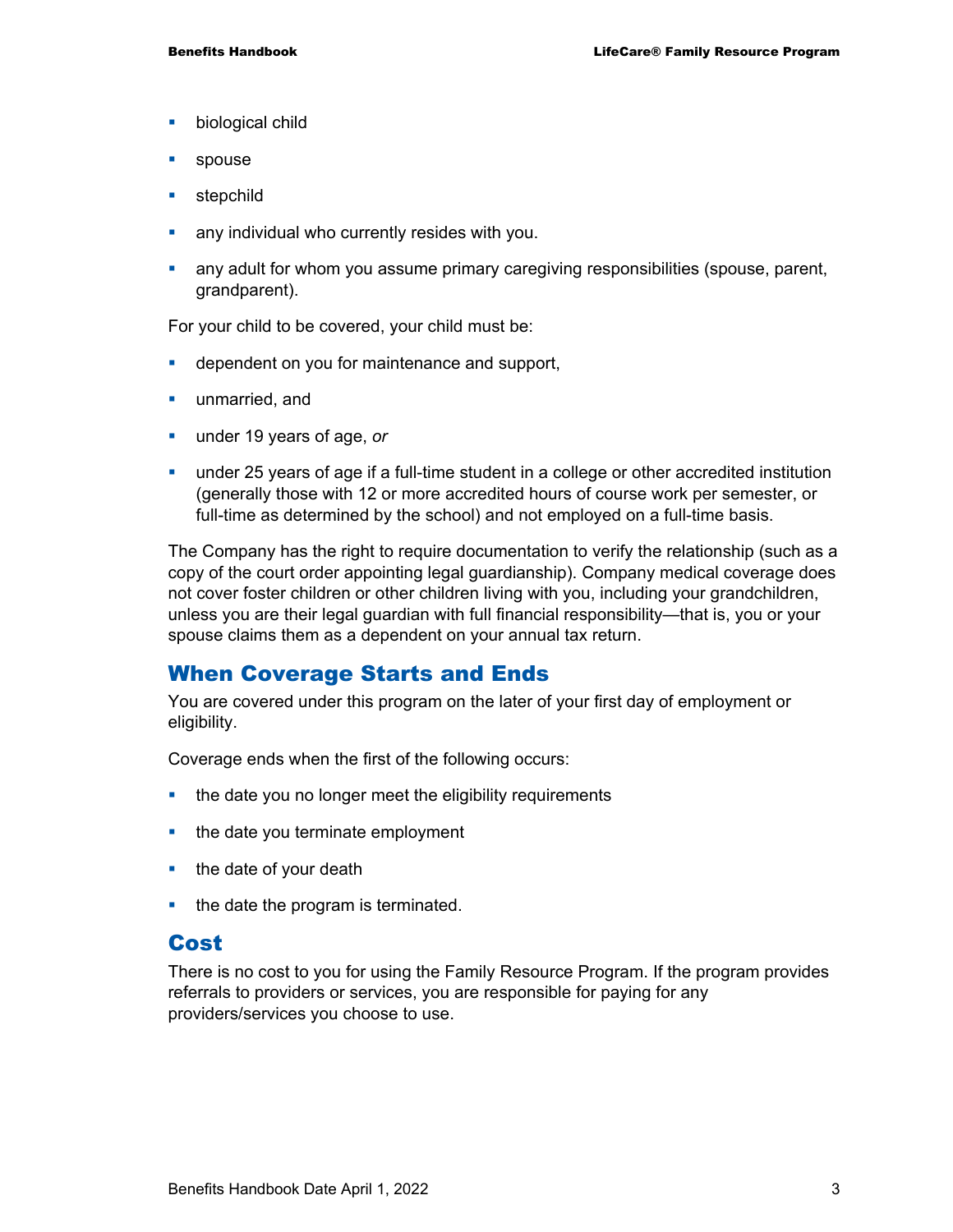## Converting to an Individual Policy

#### *Can I convert this coverage to an individual policy when my coverage ends?*

No. You can't convert this coverage to an individual policy when your coverage ends.

## How the Program Works

The Family Resource Program is administered by LifeCare®, a nationwide counseling, education and referral service. Experienced specialists at LifeCare® can help you locate the providers, information and resources you need to balance work and personal responsibilities.

You and your family members can call toll-free 24/7/365 to speak with Bachelor's or Master's level specialists in their fields (child care, elder care, etc.) who provide unlimited phone consultations, relevant educational materials, and confirmed referrals to help with any life need, including but not limited to:

| <b>Child Care &amp; Parenting</b> |                                                           |                             |                                           |    |                                                       |  |
|-----------------------------------|-----------------------------------------------------------|-----------------------------|-------------------------------------------|----|-------------------------------------------------------|--|
|                                   | Pregnancy & Adoption                                      | ш                           | Education & Schooling                     | ×  | Parenting infants to teens                            |  |
|                                   | Child care options<br>(centers, in-home care,<br>$etc.$ ) | п                           | Special needs                             | п  | Managing work<br>and family                           |  |
| <b>Senior Care/Caregiving</b>     |                                                           |                             |                                           |    |                                                       |  |
|                                   | Care options and<br>living arrangements                   | ш                           | Information on diseases<br>and conditions | ш  | Medicare, Medicaid<br>and Social Security information |  |
|                                   | Caregiver concerns                                        | $\mathcal{L}_{\mathcal{A}}$ | Meal delivery programs                    | ×  | Retirement                                            |  |
| п                                 | Emergency and<br>respite care                             | a.                          | In-home care<br>and services              | ٠  | Senior health<br>and safety                           |  |
|                                   | Hospice services                                          | п                           | <b>Transportation services</b>            | ×  | Support groups                                        |  |
| Wellness                          |                                                           |                             |                                           |    |                                                       |  |
|                                   | Fitness programs                                          | <b>COL</b>                  | <b>Nutrition</b>                          | ×  | Weight loss                                           |  |
|                                   | Prevention                                                | <b>COL</b>                  | Stress management                         |    | Safety                                                |  |
| <b>Daily Needs</b>                |                                                           |                             |                                           |    |                                                       |  |
| ш                                 | Home improvement                                          | a.                          | Automotive services                       | L, | <b>Cleaning services</b>                              |  |
|                                   | Pet care                                                  |                             | Relocation                                |    |                                                       |  |

You can also log on to the website to interact with specialists or access self-service information and tools, including:

 "Find a Provider" features that enable members to search for licensed providers nationwide, including: child and adult care providers; schools; fitness centers, pet care providers, and more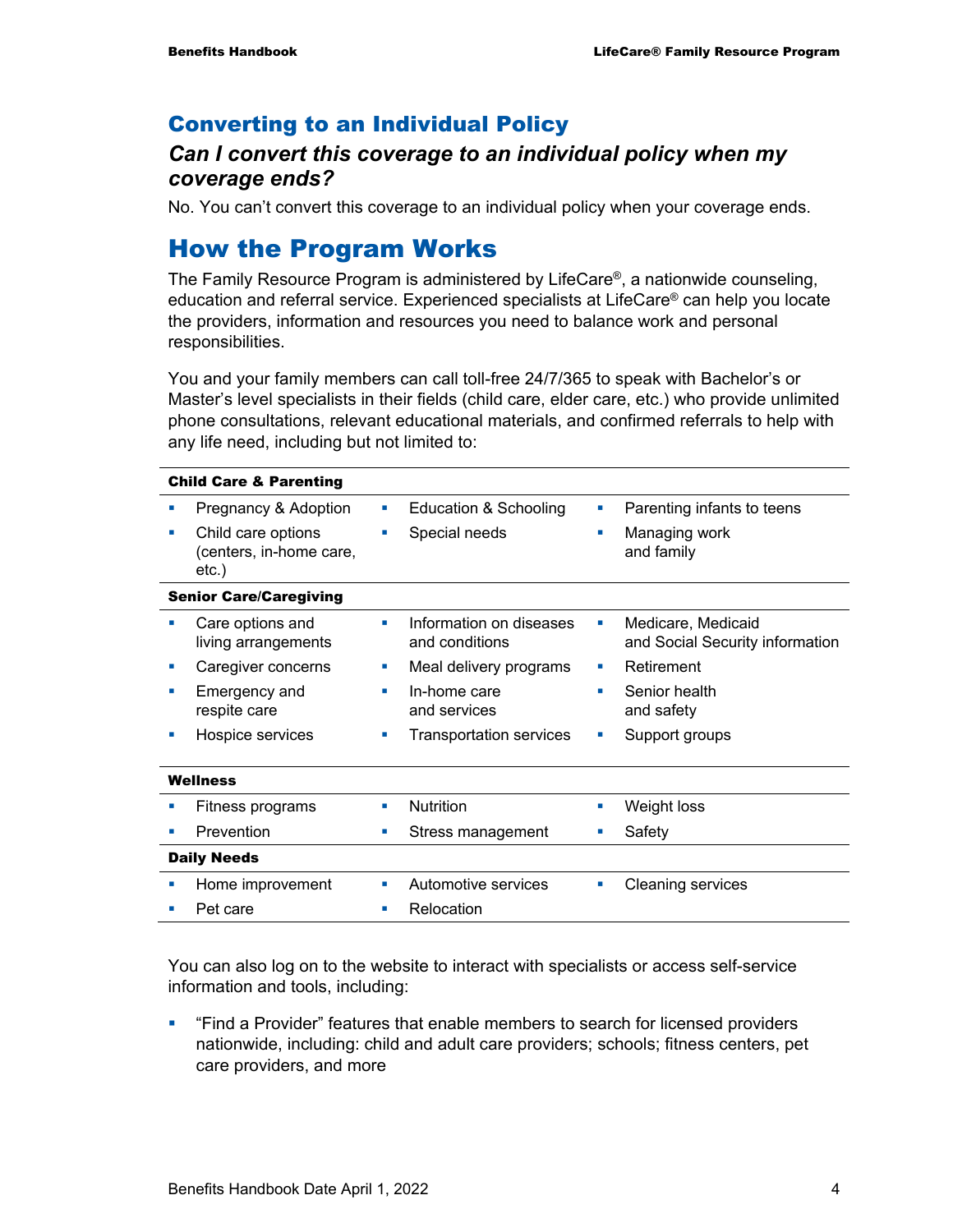- **Content to help with life events and all of the topics above**
- **Live and on-demand webinars**
- **Monthly live talks hosted by experts in their fields**
- **Financial articles, calculators, and budgeting tools**
- Up-to-date wellness information, quizzes, and tools

Plus, save money on everyday products and services via LifeMart, the employee discount platform, conveniently accessible from the website.

## The Program Specialist

When you call, you will be connected to a Family Resource Program specialist most qualified to address your concern. For instance, if you need child care, you will speak with a specialist who has education and training in the child care field; while members seeking assistance with elder care will speak to a trained and educated specialist who has experience and training in social work and gerontology, for example.

These specialists are accessible 24/7/365 to provide expert guidance, relevant information and personalized referrals to providers that meet your unique needs—in terms of care option, budget, location and any special request. The specialist will help you evaluate your situation, research and explain the options in your community, and send you relevant materials and referrals.

The program aims to give you information you can use to evaluate providers and determine which one, if any, is best for you. The choice of services is always yours.

#### Referrals

Specialists will provide you with personalized referrals containing detailed information on topics such as care providers; operating hours; fees and subsidies; licensing; and accreditations (if any); location; and any specific care needs.

Referrals can be relayed via phone by specialists; conveniently posted to an area of the website personalized for each employee; or sent via email.

The Company hopes that this benefit will help you to manage work and family responsibilities and save time and money with personal life needs. It is important to remember, however, that the Family Resource Program provides referrals and not recommendations. You are responsible for selecting the services that best suit your needs. You pay any costs associated with the providers/services you choose.

Neither the Company nor the Family Resource Program guarantees the quality of providers. The program aims to give you information you can use to evaluate providers and determine which one, if any, is best for you. The choice of services is always yours.